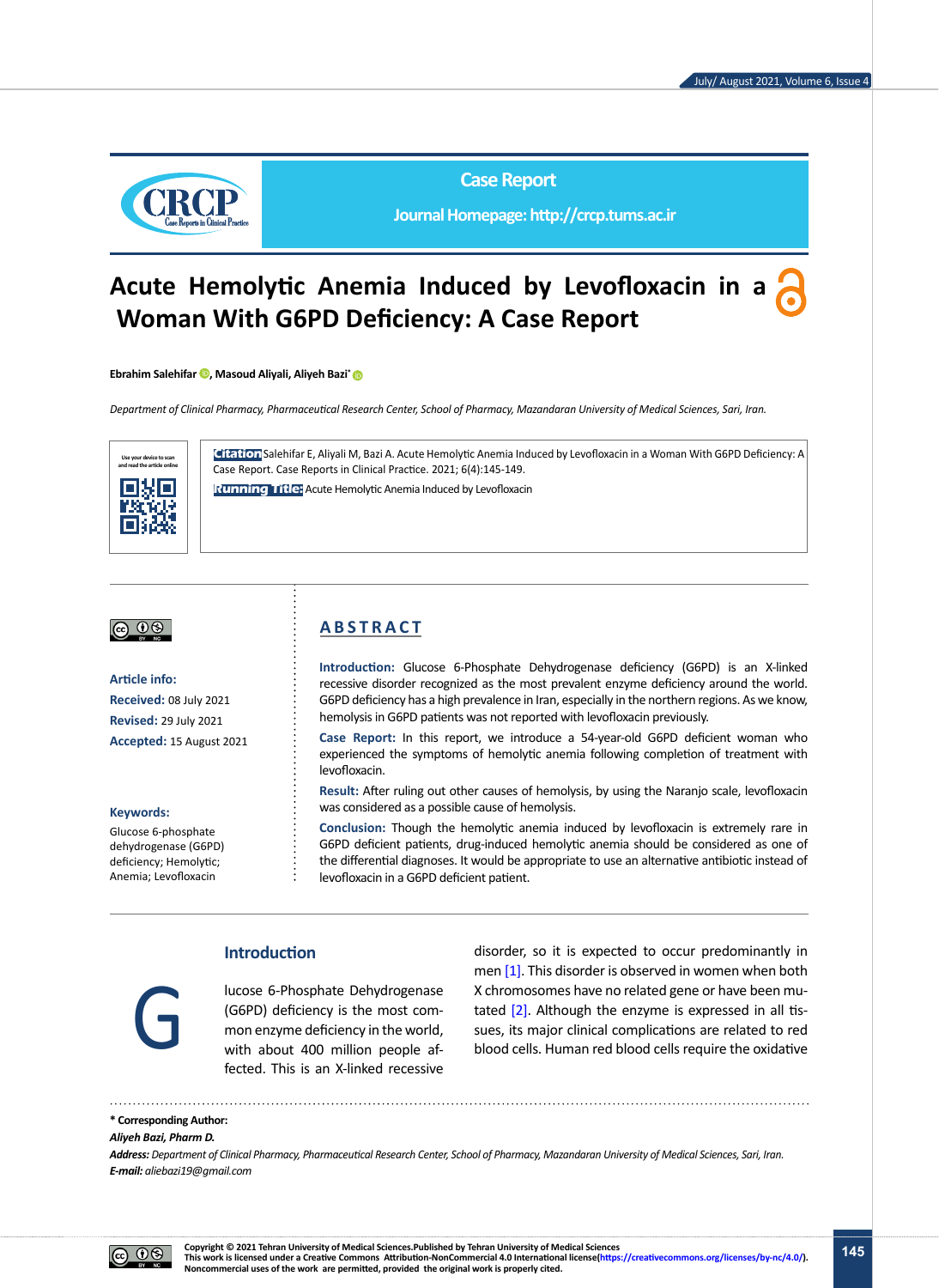

pathway of the pentose phosphate cycle to maintain cell integrity and function [3].

Most people with G6PD deficiency under normal conditions are completely asymptomatic and the symptoms occur only when exposed to oxidative stress. Major clinical complications of this enzyme disorder include chronic non-spherocytic hemolytic anemia, neonatal jaundice, and acute infectious hemolytic anemia such as bacterial infections like Salmonella, Escherichia, beta-hemolytic Streptococcus, Rickettsia, and viral infections, as well as infectious hepatitis, pneumonia, and typhoid fever. The consumption broad bean and some medications (including sulfonamide-based drugs, antibiotics such as nitrofurans and antimalarial drugs such as primaquine and chloroquine) also contribute to hemolysis in these patients  $[4, 5]$  $[4, 5]$ . Problems such as the false negative of diagnostic tests in the acute phase and the heterozygosity of female patients make the G6PD deficiency difficult to detect [\[6,](#page-3-3) [7\]](#page-3-4).

It is often difficult to prove that a particular drug directly causes a hemolytic crisis in patients with G6PD deficiency. Levofloxacin-induced hemolytic reactions have been only reported in a few cases, such that resulting hemolysis occur as autoimmune reactions and renders the Coombs test to be positive [\[7\].](#page-3-4) Hence, the fluoroquinolones are not usually included in the un-safe list of G6PD deficiency [\[8\].](#page-3-5) According to the World Health Organization, G6PD deficiency is observed in Iran among 10% to 14.9% of the population. The G6PD deficiency, especially in Mazandaran province, has a high prevalence [9]. In this study, a case of acute hemolytic anemia induced by levofloxacin is reported in a patient with the G6PD-Mediterranean deficiency.

### **Case Presentation**

The patient was a 54-year-old woman with a dry cough and epigastric pain disseminated to the periumbilical area and upper quadrant of the abdomen improving by sitting and getting worse by lying, who was admitted to the Imam Khomeini educational Hospital in Sari, North of Iran. In the examinations, the patient was conscious with blood pressure 130/70 mmHg, heart rate 110 beats per minute, respiratory rate 18 breaths per minute, and temperature 38°C. Abdominal and pelvic ultrasound was normal. The patient had a history of hypertension and diabetes which were controlled by drug therapy including atenolol, regular and NPH insulin. The baseline tests were as following: Red Blood Cell (RBC) 3.3 million cells/μL; Hemoglobin (Hb) 10.4 g/dl; Mean Cell Volume (MCV) 97.6 fl; Mean Cell Hemoglobin (MCH) 31.5 pg; White Blood Cells (WBC) 17400 cell/μL; Platelet (Plt) 311000 /μL; Creatinine (Cr) 1 mg/dl; Urea 27 mg/dl; direct bilirubin 0.2 mg/dl; troponin: negative. According to the hematology results, the patient indicated normocytic normochromic anemia.

Normal saline, pantoprazole 40 mg slow Intravenous (IV), ranitidine 50 mg slow IV TDS, ceftriaxone 1g BD and ciprofloxacin IV 400 mg stat over 1 hour were initially administered. Also, to Complete Blood Count (CBC), the serum ferritin levels were requested to be tested in assessing the cause of anemia. The serum ferritin level (582 ng/ml) in the patient was higher than the normal range in women (10-120 ng/ml). Two days after hospitalization, she was diagnosed with empyema and right lower lobe lung abscess based on CT scan findings. On the third day of admission, the foul-smelling exudative pleural effusion was removed from her right lung. On the third day of hospitalization, due to the common cause of empyema (anaerobic bacteria) and the patient's clinical findings (smelly fluid), her antibiotics were switched to ceftriaxone (1 g IV daily), clindamycin (600 mg IV daily) and levofloxacin (500 mg PO daily). Additionally, Total Iron Binding Capacity (TIBC) of the patient was 200 μg/dl and her serum iron level was 13 μg/ dl. On the seventh day of hospitalization, she was icteric and transferred to the Intensive Care Unit (ICU) because of acute tachypnea, icterus, fever, and hematuria. All medications received by the patient were discontinued and she received two packed cell units due to high hemoglobin loss (4 g/dl).

To detect the cause of hemolysis, a direct Coombs test was requested. The test result was negative. Moreover, the blood lead level was requested due to the addiction of the patient to opium. High blood levels of lead (49µg/ dl) suggested lead poisoning. During the admission of the patient to the ICU, the daughter of the patient stated that the patient suffered from G6PD deficiency. After stabilizing the condition of the patient, tablet folic acid 5mg daily was started. It was not appropriate to measure the G6PD enzyme level due to hemolysis. Due to G6PD deficiency and using the Naranjo scale [\[10\],](#page-3-6) the cause of hemolysis in patients was considered to be levofloxacin (7 score, probable adverse drug reaction).

The laboratory findings of patient are presented in [Table](#page-2-0)  [1.](#page-2-0) After the discontinuation of treatment with levofloxacin and the onset of supportive treatment, the patient was transferred to the ward after three days. She was hospitalized for 31 days for management of her exudative pleural effusion and reduction of the lung sounds in the right lower lobe with the insertion of the chest tube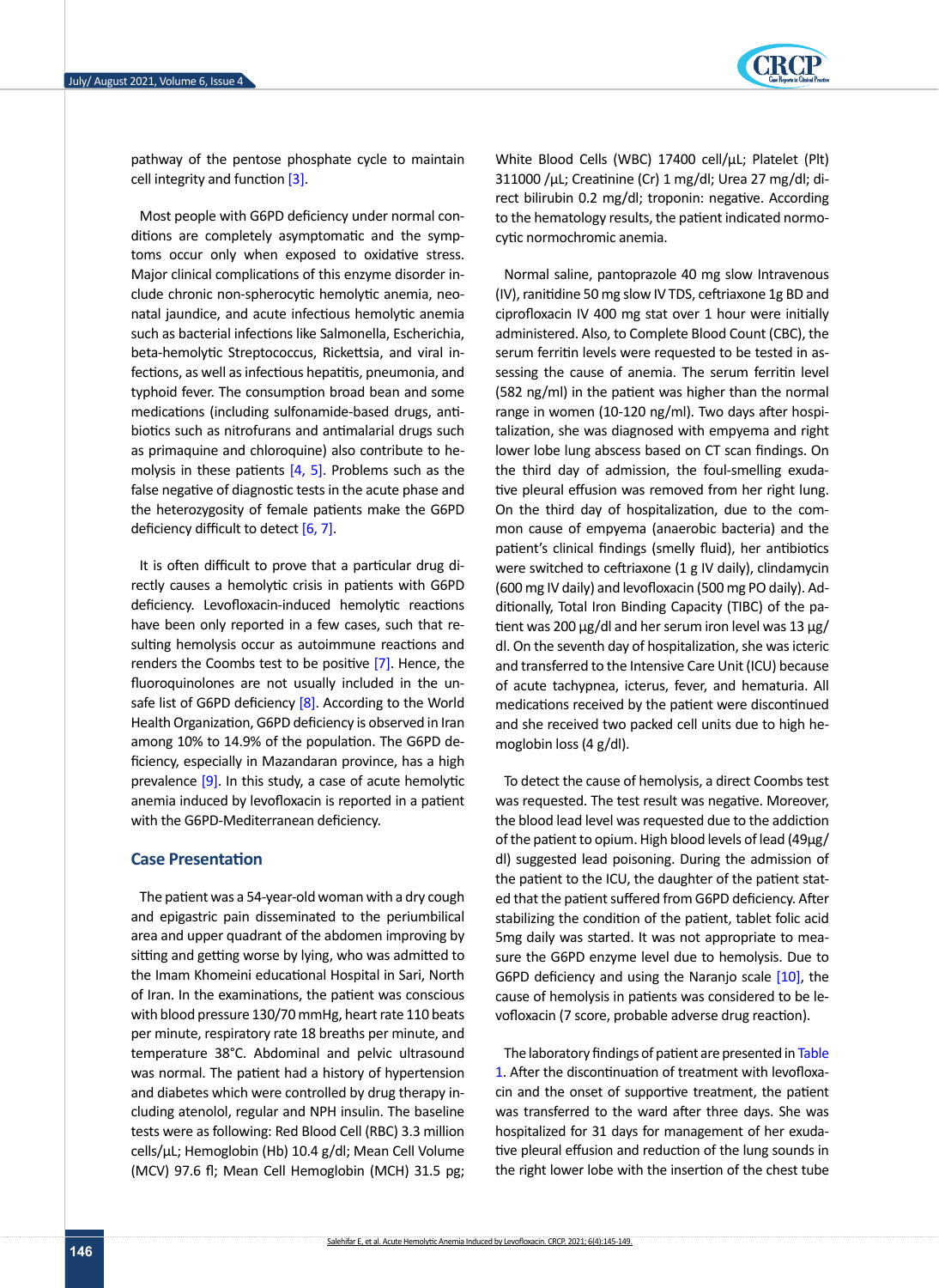

and drainage of the exudative pleural effusion. Finally, she was discharged with the drug order of tablet cefixime 400mg daily, tablet folic acid 5 mg daily, and capsule clindamycin 300 TDS with a good general condition.

# **Discussion**

To the best of our knowledge, this is the first case of levofloxacin-induced hemolysis in a patient with G6PD deficiency. Despite the high lead level in the patient that indicates lead poisoning, laboratory findings (low level

| <b>Clinical Course</b>                                    |                |                          |                   |                          |                              |                   |                           |                              |                           |
|-----------------------------------------------------------|----------------|--------------------------|-------------------|--------------------------|------------------------------|-------------------|---------------------------|------------------------------|---------------------------|
| <b>Test</b><br>(Normal Range)                             | Day 1<br>(ED)  | Day 3<br>Hospital        | Day 4<br>Hospital | Day 5<br>Hospital        | Day 8<br>Hospital            | Day 9<br>Hospital | <b>Day 12</b><br>Hospital | Day 13<br>Hospital           | <b>Day 29</b><br>Hospital |
| Hemoglobin<br>$(12.0 - 15.5 g/dL)$                        | 10.4           | 10.4                     | 9                 | $\overline{a}$           | 4.1                          | 4                 | 8.8                       | 8.4                          | 8                         |
| Hematocrit<br>$(36-48%.)$                                 | 32.2           | 28.4                     | 26.6              |                          | 11.9                         | 12.3              | 28.6                      | 28.6                         | 26.8                      |
| <b>MCV</b><br>$(80-99)$ fl)                               | 97.6           | 97                       | 97                |                          | 97                           | 98                | 97                        | 102                          | 100                       |
| <b>MCH</b><br>$(27-35)$ Pg)                               | 31.5           | 32                       | 33                |                          | 35                           | 32                | 30                        | 30.2                         | 29.9                      |
| <b>MCHC</b><br>$(27-35 g/dL)$                             | 32             | 33                       | 34                |                          | 34                           | 33                | 32                        | 29.5                         | $\overline{\phantom{a}}$  |
| RDW-CV<br>$(10.6 - 15.7%)$                                | 12.7           | 13.1                     | 15.4              |                          | 19.4                         | 19.4              | 15.9                      | 20                           | 17                        |
| Fe<br>60-180 µg/dL                                        | $\frac{1}{2}$  | 13                       | $\overline{a}$    |                          | $\overline{a}$               |                   | 41                        | $\qquad \qquad \blacksquare$ |                           |
| Ferritin<br>(10-120 ng/mL)                                |                | $\overline{\phantom{a}}$ | 582               |                          |                              |                   | 767                       |                              |                           |
| <b>TIBC</b><br>(220-420 ng/dL)                            | $\overline{a}$ | 200                      | $\frac{1}{2}$     |                          |                              |                   | 225                       |                              | $\overline{a}$            |
| <b>RBC</b><br>4.2 to 5.4 million cells/µL                 | 3.3            | 2.97                     | 2.74              | $\overline{\phantom{a}}$ | 1.22                         | 1.25              | 2.78                      | 2.94                         | 2.68                      |
| <b>WBC</b><br>(4.5 to 11.0×109/L)                         | 17.4           | 20.7                     | 22                | $\overline{\phantom{a}}$ | 13.4                         | 11.9              | 12.1                      | 6.5                          | $\overline{\phantom{a}}$  |
| Corrected reticulo-<br>cyte(0.5%-1.5%.)                   |                |                          |                   |                          |                              |                   | 4.6                       | 4.4                          |                           |
| Reticulocyte(0.5%-1.5%.)                                  |                |                          |                   |                          |                              |                   | 7.2                       | $\overline{7}$               | $\overline{a}$            |
| <b>LDH</b><br>$(140 U/L - 280 U/L)$                       |                |                          |                   |                          | 825                          |                   | 950                       | 670                          |                           |
| Lead blood level<br>(≤25µg/dl)                            |                |                          |                   |                          |                              |                   | $\overline{a}$            | 49                           |                           |
| Unconjugated<br>bilirubin<br>$(50.3 \text{ mg/dL})$       | 0.2            | 0.2                      |                   | $\overline{\phantom{a}}$ | 1.1                          |                   | 0.4                       | $\overline{\phantom{a}}$     |                           |
| Urine urobilinogen<br>$(0.2$ EU/dL)                       | negative       | $\overline{a}$           |                   | $\frac{1}{2}$            | $\qquad \qquad \blacksquare$ |                   | $\overline{a}$            |                              |                           |
| Urine bilirubin<br>(negative)                             | negative       |                          |                   |                          |                              |                   |                           |                              |                           |
| Direct antiglobulin test (di-<br>rect Coombs') (negative) |                |                          |                   |                          |                              | negative          |                           |                              |                           |
| SCr<br>$(0.6 - 1.3 \text{ mg/dL})$                        | $\mathbf 1$    |                          |                   | 0.9                      | 1.9                          |                   | 0.9                       | 0.9                          | $\mathbf{1}$              |

<span id="page-2-0"></span>**Table 1.** Laboratory findings of the patient

**CRCP** 

MCV: Mean Corpuscular Volume; MCH: Mean Corpuscular Hemoglobin; MCHC: Mean Corpuscular Hemoglobin Concentration; RDW-CV: Red Blood Cell Distribution Width; TIBC: Total Iron Binding Capacity; RBC: Red Blood Cell; WBC: White Blood Cell count; LDH: Lactate Dehydrogenase; SCr: Serum Creatinine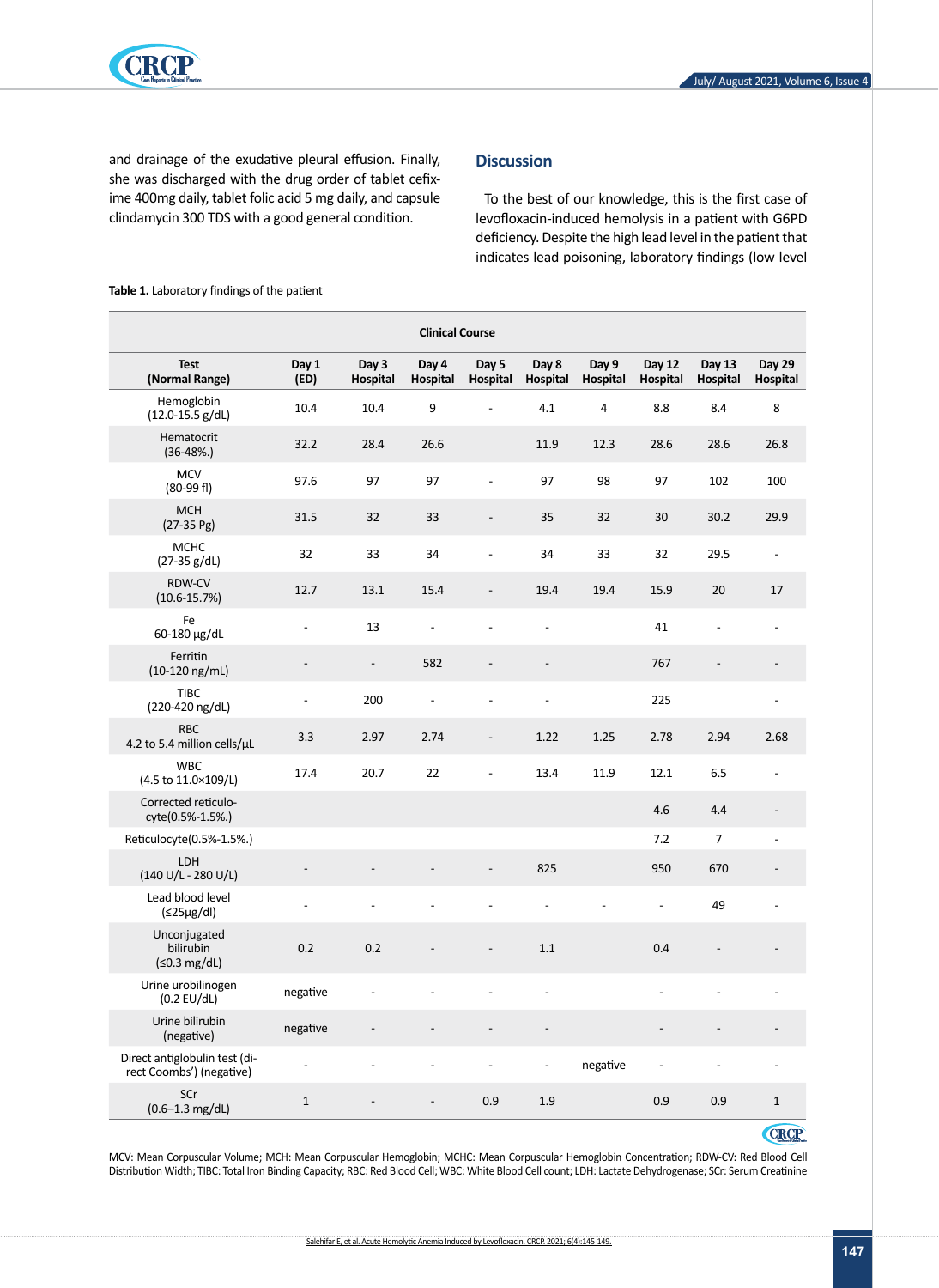of iron and high level of ferritin), and clinical evidence of the patient (absence of neurological symptoms) did not support lead-induced hemolysis. Regarding the negative results of the direct Coombs test, autoimmune hemolytic anemia was also ruled out. Hemolytic anemia can be inherited or acquired. The most common cause of acquired hemolytic anemia is autoimmune reactions [\[11\].](#page-4-0) The negative result of direct coombs test in this patient rules out the hemolytic anemia caused by autoimmune reactions. One of the hereditary causes of hemolytic anemia is G6PD deficiency [\[12\].](#page-4-1) The cause of hemolysis was considered to be the use of levofloxacin according to the score obtained from the Naranjo Scale, within the probable ADR range [\[10\]](#page-3-6), and the presence of underlying G6PD deficiency [\[10\]](#page-3-6). Fluoroquinolones are a popular category of antibiotics that are used for various infections [\[13\].](#page-4-2) Youngster et al. during an evidence-based systematic review stated that there were inadequate documents for hemolysis in normal doses of fluoroquinolones [\[14\]](#page-4-3). However, a review study opposes this finding and recommends that even a case report of adverse effects should be taken seriously [5]. Besides, there are convincing reports to support the avoidance of quinolones in patients with G6PD [\[15,](#page-4-4) 16]. It seems that the safety issues of fluoroquinolones in G6PD deficiency require further research.

Opposite to levofloxacin-induced autoimmune hemolytic anemia, hemolysis in G6PD deficiency setting following the use of levofloxacin has not been reported yet. Levofloxacin-induced hemolysis driven by an autoimmune mechanism can be delayed even after the completion of the treatment course [\[7\].](#page-3-4)

### **Ethical Considerations**

### **Compliance with ethical guidelines**

All ethical principles are considered in this article. The participants were informed of the purpose of the research and its implementation stages. They were also assured about the confidentiality of their information. They were free to leave the study whenever they wished, and if desired, the research results would be available to them. Written consent has been obtained from the subjects. Principles of the Helsinki Convention were also observed.

#### **Funding**

This study has been supported by Mazandaran University of Medical Sciences.



### **Conflict of interest**

The authors declared no conflict of interest.

#### **Acknowledgments**

The authors would like to gratefully thank the Internal residents of the Imam Khomeini Hospital for their help.

### **References**

- <span id="page-3-0"></span>[1] Parsanathan R, Jain SK. Glucose-6-Phosphate Dehydrogenase (G6PD) deficiency is linked with cardiovascular disease. Hypertension Research. 2020; 43(6):582-4. [\[DOI:10.1038/s41440-020-0402-8](https://doi.org/10.1038/s41440-020-0402-8)] [\[PMID\]](https://www.ncbi.nlm.nih.gov/pubmed/31974484)
- <span id="page-3-1"></span>[2] Domingo GJ, Advani N, Satyagraha AW, Sibley CH, Rowley E, Kalnoky M, et al. Addressing the gender-knowledge gap in glucose-6-phosphate dehydrogenase deficiency: Challenges and opportunities. International Health. 2019; 11(1):7-14. [\[DOI:10.1093/](https://doi.org/10.1093/inthealth/ihy060) [inthealth/ihy060](https://doi.org/10.1093/inthealth/ihy060)] [[PMID\]](https://www.ncbi.nlm.nih.gov/pubmed/30184203) [\[PMCID\]](http://www.ncbi.nlm.nih.gov/pmc/articles/PMC6314154)
- [3] D'Alessandro A, Fu X, Kanias T, Reisz JA, Culp-Hill R, Guo Y, et al. Donor sex, age and ethnicity impact stored red blood cell antioxidant metabolism through mechanisms in part explained by glucose 6-phosphate dehydrogenase levels and activity. Haematologica. 2020; 106(5):1290-1302. [\[DOI:10.3324/haematol.2020.246603](https://doi.org/10.3324/haematol.2020.246603)] [[PMID\]](https://pubmed.ncbi.nlm.nih.gov/32241843/) [\[PMCID\]](http://www.ncbi.nlm.nih.gov/pmc/articles/pmc8094095/)
- <span id="page-3-2"></span>[4] Chan TK, Chesterman CN, McFadzean AJ, Todd D. The survival of glucose-6-phosphate dehydrogenase-deficient erythrocytes in patients with typhoid fever on chloramphenicol therapy. The Journal of Laboratory and Clinical Medicine. 1971; 77(2):177-84. [\[PMID](https://pubmed.ncbi.nlm.nih.gov/5540765/)]
- [5] Luzzatto L, Seneca E. G6PD deficiency: A classic example of pharmacogenetics with on‐going clinical implications. British Journal of Haematology. 2014; 164(4):469-80. [[DOI:10.1111/bjh.12665](https://doi.org/10.1111/bjh.12665)] [[PMID\]](https://www.ncbi.nlm.nih.gov/pubmed/24372186) [\[PMCID\]](http://www.ncbi.nlm.nih.gov/pmc/articles/PMC4153881)
- <span id="page-3-3"></span>[6] Jamwal M, Sharma P, Das R. Laboratory approach to hemolytic anemia. The Indian Journal of Pediatrics. 2020; 87(1):66-74. [[DOI:10.1007/s12098-019-03119-8](https://doi.org/10.1007/s12098-019-03119-8)] [[PMID](https://www.ncbi.nlm.nih.gov/pubmed/31823208)]
- <span id="page-3-4"></span>[7] Oh YR, Carr-Lopez SM, Probasco JM, Crawley PG. Levofloxacin-induced autoimmune hemolytic anemia. Annals of Pharmacotherapy. 2003; 37(7-8):1010-3. [\[DOI:10.1345/aph.1C525](https://doi.org/10.1345/aph.1C525)] [[PMID](https://www.ncbi.nlm.nih.gov/pubmed/12841809)]
- <span id="page-3-5"></span>[8] Glader B. Diagnosis and management of Glucose-6-Phosphate Dehydrogenase (G6PD) deficiency [Internet]. 2019 [Updated 2021 March 17]. Available from: [https://www.uptodate.com/contents/](https://www.uptodate.com/contents/diagnosis-and-management-of-glucose-6-phosphate-dehydrogenase-g6pd-deficiency) [diagnosis-and-management-of-glucose-6-phosphate-dehydroge](https://www.uptodate.com/contents/diagnosis-and-management-of-glucose-6-phosphate-dehydrogenase-g6pd-deficiency)[nase-g6pd-deficiency](https://www.uptodate.com/contents/diagnosis-and-management-of-glucose-6-phosphate-dehydrogenase-g6pd-deficiency)
- [9] Mesbah‐Namin SA, Sanati MH, Mowjoodi A, Mason PJ, Vulliamy TJ, Noori‐Daloii MR. Three major glucose‐6‐phosphate dehydrogenase‐deficient polymorphic variants identified in Mazandaran state of Iran. British Journal of Haematology. 2002; 117(3):763-4. [[DOI:10.1046/j.1365-2141.2002.03483.x](https://doi.org/10.1046/j.1365-2141.2002.03483.x)] [[PMID\]](https://www.ncbi.nlm.nih.gov/pubmed/12028056)
- <span id="page-3-6"></span>[10] Naranjo CA, Busto U, Sellers EM, Sandor P, Ruiz I, Roberts EA, et al. A method for estimating the probability of adverse drug reactions. Clinical Pharmacology and Therapeutics. 1981; 30(2):239-45. [[DOI:10.1038/clpt.1981.154](https://doi.org/10.1038/clpt.1981.154)] [[PMID\]](https://www.ncbi.nlm.nih.gov/pubmed/7249508)